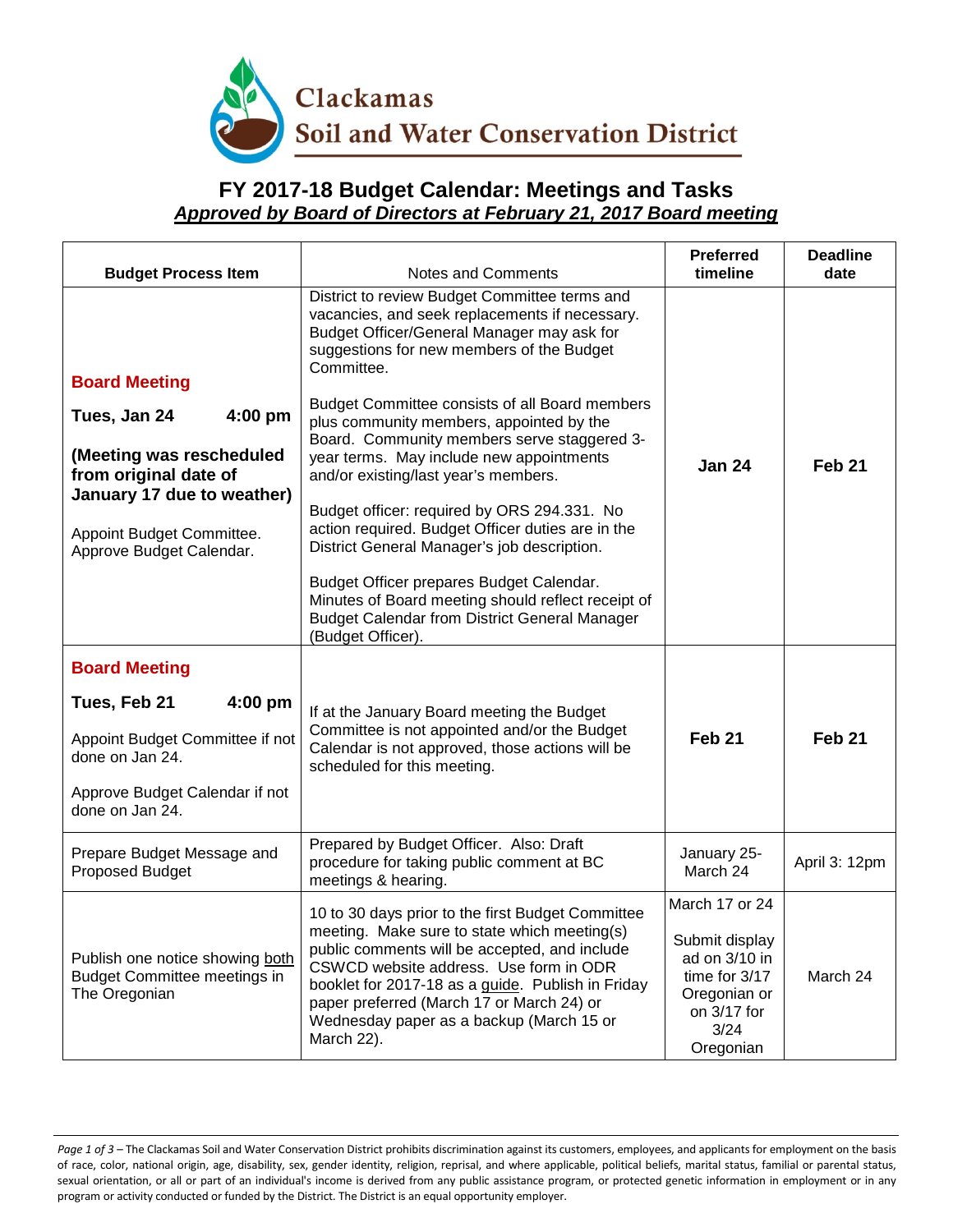| Post notice of both Budget<br>Committee meetings on<br>CSWCD website in a prominent<br>place.                                                                          | At least 10 days before the 1 <sup>st</sup> Budget Committee<br>meeting. See ODR publications for notice<br>requirements, wording. State in the notice that<br>public comment to be taken at 2 <sup>nd</sup> BC meeting.                                                                                                                                                                                                                                                            | Post on<br>website on<br>March 24 or<br>earlier                                                             | March 24                                                           |
|------------------------------------------------------------------------------------------------------------------------------------------------------------------------|-------------------------------------------------------------------------------------------------------------------------------------------------------------------------------------------------------------------------------------------------------------------------------------------------------------------------------------------------------------------------------------------------------------------------------------------------------------------------------------|-------------------------------------------------------------------------------------------------------------|--------------------------------------------------------------------|
| Send Budget Message to<br>Budget Committee via email or<br>mail                                                                                                        | Budget Message provided by Budget Officer, for<br>information only. No deliberation allowed before<br>Budget Committee meeting on April 4.                                                                                                                                                                                                                                                                                                                                          | March 24 or<br>so                                                                                           | April 2: 12pm                                                      |
| Prepare a Budget overview for<br>presentation at the 1 <sup>st</sup> BC<br>meeting                                                                                     | Proposed Budget will be presented at the April 4<br>Budget Committee meeting by the Budget Officer.                                                                                                                                                                                                                                                                                                                                                                                 | Feb 21-<br>March 31                                                                                         | April 3: 12pm                                                      |
| <b>Budget Committee Mtg</b><br>Tues, April 4<br>$3:30$ pm<br>1 <sup>st</sup> Meeting                                                                                   | Budget Committee discussion - No public<br>questions or comments taken. Appoint Presiding<br>Officer of Budget Committee. Review Budget<br>Message and receive Proposed Budget. Make<br>revisions in Budget if needed. Decide on<br>procedure for taking public comment at 2nd BC<br>meeting. A quorum of the Budget Committee is<br>required.                                                                                                                                      | April 4                                                                                                     | April 4                                                            |
| Update the notice of $2^{nd}$ Budget<br>Committee Meeting on CSWCD<br>website in a prominent place                                                                     | At least 10 days prior to the meeting. Make sure<br>to note that public comment will be taken at the<br>2 <sup>nd</sup> BC meeting. See ODR publications for notice<br>requirements, wording.                                                                                                                                                                                                                                                                                       | April 1-14<br>Post on<br>website<br>April 7 or 14                                                           | April 14                                                           |
| <b>Budget Committee Mtg</b><br>Tues, April 25<br>$2:30$ pm<br>2 <sup>nd</sup> (Final) Meeting                                                                          | <b>Budget Committee takes questions and</b><br>comments from the public. BC discusses the<br>Budget; makes revisions if needed. Approve<br>expenditures for each fund, the Budget overall,<br>and the property tax rate or amount to be levied.<br>Forward the Budget and tax rate to the District<br>Board. A quorum of the Budget Committee is<br>required.                                                                                                                       | April 25                                                                                                    | April 25                                                           |
| Draft LB-1 form (Notice of Tax<br>and Budget Hearing). Publish<br>Notice of Tax and Budget<br>Hearing in The Oregonian and<br>on CSWCD website in a<br>prominent place | Notice of Tax and Notice of Budget Hearing can<br>be combined into single, 1-time public notice (LB-<br>1 form) 5 to 30 days before hearing. Legal notice:<br>Publish in The Oregonian on Wednesday, May<br>17. Submit in time to proofread it before<br>publication. Must publish by May 17 (Wed paper;<br>costs more than a Friday paper).<br>Note: We'd normally try to publish on a Friday but<br>CONNECT schedule put us in a jam this year so<br>Wed 5/17 is our only option. | Submit before<br>Fri 5/12 for the<br>Wed 5/17<br>Oregonian;<br><b>CSWCD</b><br>website betw<br>$5/5 - 5/17$ | Wed May 17<br>Oregonian<br>By May 17 to<br><b>CSWCD</b><br>website |
| Draft Board Resolution to adopt<br>budget, make appropriations,<br>impose tax, categorize tax                                                                          | Draft all documents for formal adoption by the<br>Board. Have them available on May 23 so they<br>can be revised after the Hearing if needed and<br>adopted by the Board.                                                                                                                                                                                                                                                                                                           | April 26-May<br>17                                                                                          | May 19: am                                                         |
| <b>Public Hearing</b><br>4:00 pm<br>Tues, May 23                                                                                                                       | Board will receive public comment and respond to<br>questions from all interested parties about the<br>Budget and the fiscal policy decisions reflected in<br>the Budget. Hearing is held on the day of a<br>regular Board meeting. A quorum of the Board is<br>required.                                                                                                                                                                                                           | <b>May 23</b>                                                                                               | June 20                                                            |

Page 2 of 3 – The Clackamas Soil and Water Conservation District prohibits discrimination against its customers, employees, and applicants for employment on the basis of race, color, national origin, age, disability, sex, gender identity, religion, reprisal, and where applicable, political beliefs, marital status, familial or parental status, sexual orientation, or all or part of an individual's income is derived from any public assistance program, or protected genetic information in employment or in any program or activity conducted or funded by the District. The District is an equal opportunity employer.